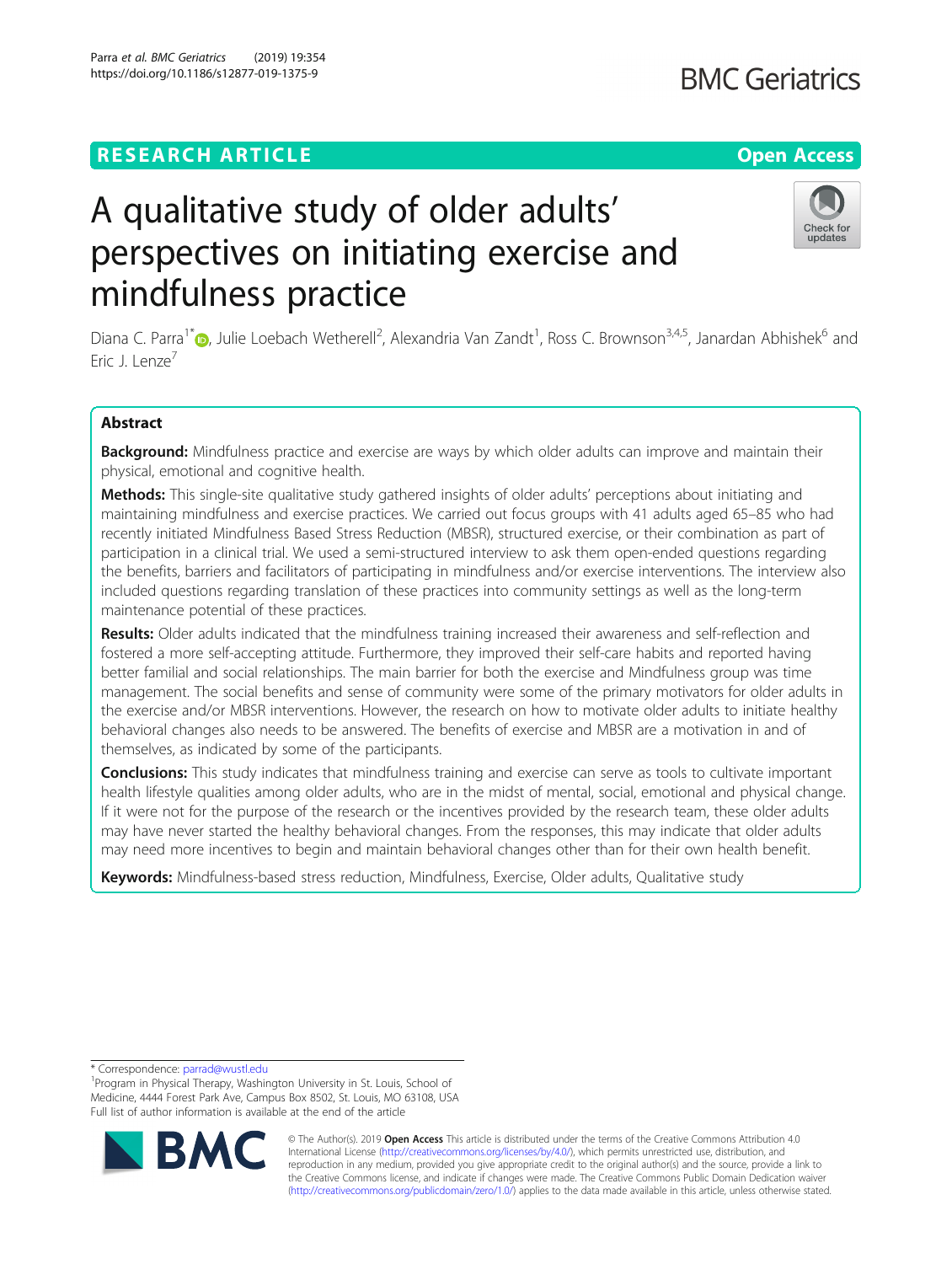#### Background

The number of people over 60 years old will double by 2050 [[4\]](#page-10-0), and ensuring that the elderly remain socially engaged and have the skills necessary to live a healthy life poses a major societal challenge [\[28\]](#page-10-0). Large-scale public health interventions should target this age group to improve physical and mental quality of life outcomes. For instance, educating older adults on efficient practices and strategies may help them adopt and maintain healthy behaviors as they age [[1\]](#page-10-0). Unfortunately, researchers rarely explore the preferences and motivations of older adults in initiating or maintaining health-promoting activities such as exercise and mindfulness [\[15\]](#page-10-0).

Exercise and mindfulness are promising interventions to benefit older adults both cognitively and physically. Exercise helps prevent falls [\[22](#page-10-0)] delays disability [[21\]](#page-10-0) enhances cognitive functioning [[3,](#page-10-0) [8](#page-10-0)], improves depression [[19\]](#page-10-0) and reverses metabolic diseases [\[14\]](#page-10-0). Mindfulness reduces stress and worry [\[17](#page-10-0), [27\]](#page-10-0), improves mental health [\[9](#page-10-0)], sleep [\[13\]](#page-10-0), awareness, self-efficacy [[25](#page-10-0)], cognitive functioning, psychological well-being, and reduces systemic inflammation  $[6, 11, 23]$  $[6, 11, 23]$  $[6, 11, 23]$  $[6, 11, 23]$  $[6, 11, 23]$ . The most common forms of structured exercise are aerobic classes, combined aerobic and strength training, and broader physical activity promotion.

Mindfulness based Stress Reduction (MBSR) therapy is based on mindfulness meditation, where one observes the moment without judgement  $[16]$  $[16]$ . Dr. Kabat-Zinn describes mindfulness as steady attention and "Rather than restricting attention to one object, however, this approach emphasizes the detached observation, from one moment to the next, of a constantly changing field of objects…" [[16\]](#page-10-0). MBSR was originally developed for patients who had chronic pain and stress-related disorders and now has become one of the most common type of mindfulness classes [\[2](#page-10-0)].

Community-wide proliferation and education about these healthy behaviors could provide the elderly with an easy and dependable way to remain both physically and cognitively fit. The inclusion of mindfulness practices and exercise in community programs could serve as a stepping-stone to ensure that older adults are well integrated in society. Szanton et al. investigated the effects and perceptions of MBSR training to minority older adults and found that the participants benefited from the MBSR meditation techniques in coping with stress. Participants also expressed their appreciation for the social support groups they formed during the intervention  $[26]$  $[26]$  $[26]$ . This is just one example of how MBSR training can empower older adults to handle the stresses of life and growing older.

This qualitative study examined the benefits and barriers of initiating and maintaining mindfulness and exercise from the perspective of older adult participants. Our study is unique and original in that we compared the perspectives from older adults who were in interventions that included MBSR with exercise, MBSR only and exercise only, all of which are effective and feasible interventions that promote healthy behaviors in older adults. Other studies, such as Moss et al. [[20\]](#page-10-0) examined the perspectives of older adults in an MBSR program compared to a control group that did not receive an intervention. Franco et al. [\[12](#page-10-0)] provided a systematic review of qualitative studies on older adult's perspectives on exercise, but did not provide a comparison. A qualitative analysis of participants from the MEDEX study will be an invaluable tool in advancing our understanding the benefits, barriers, facilitators and maintenance strategies for older adults, which will further enhance future public health interventions. We utilized the preexisting MEDEX study to assess the participant's perception of these interventions and to examine how these practices could be translated into the community.

#### **Methods**

#### Parent randomized controlled trial (MEDEX)

Our study uses a subset of participants from the MEDEX study to form focus groups to make a qualitative analysis of their perception of MBSR and/or exercise. The MEDEX study sought to investigate the mechanisms responsible for the beneficial effects of mindfulness and exercise on cognition, and neurobiological and metabolic functioning. The MEDEX study used a  $2 \times 2$  factorial design randomized controlled trial (NCT02665481), in which participants were randomized to initiate exercise only, MBSR only, exercise and MBSR, or a health education control condition Inclusion criteria included: age 65–84, self-reported cognitive complaints, sedentary lifestyle (defined as no current participation in structured exercise for the purpose of improving fitness, more than 1 day/week for 30 min or longer), not currently practicing meditation.

Exclusion criteria included: diagnosis of dementia, mild neurocognitive disorder, or other neurodegenerative disease, psychotic disorders or other unstable psychiatric conditions, serious medical conditions that would prohibit safe participation in the interventions (e.g., cardiovascular disease) or would interfere with assessments (e.g., ferromagnetic implants which would interfere with MRI), language, hearing, or visual impairment that would prevent participation, alcohol abuse or illicit drug use within 6 month, current participation in cognitive training programs, use of medications that would interfere with or confound the results of assessments (e.g., glucocorticoids or diabetes medications).

The MEDEX study completed recruitment for the RCT in January 2019 and randomized  $n = 585$  participants (291 in St. Louis and 294 in San Diego).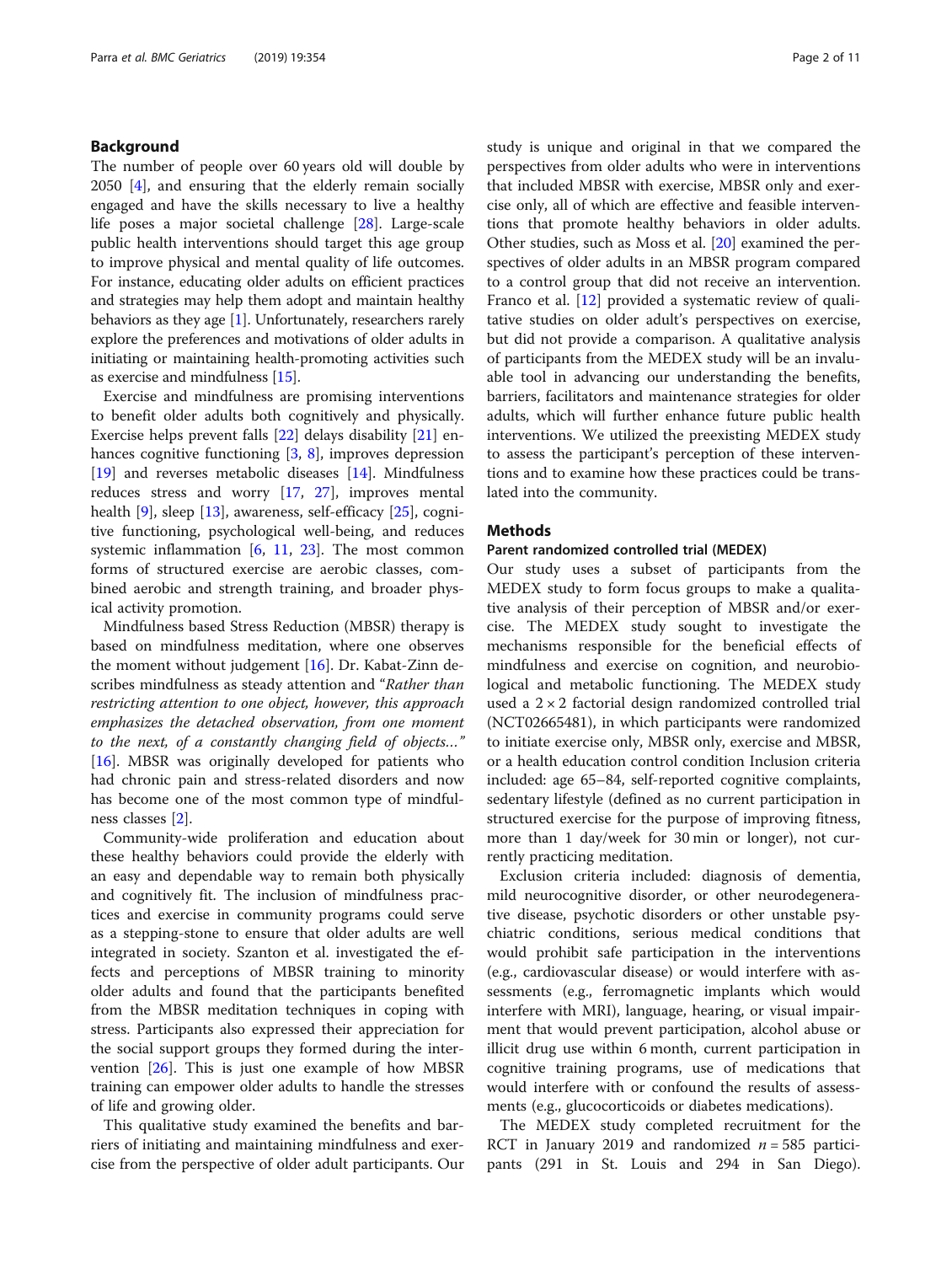Participants mean age was  $71.5$  years old  $(SD = 4.8)$ ,  $73\%$ were women and 75% were non-Hispanic White. The MEDEX recruited participants primarily via media stories (both newspaper and television), online sources, targeted mailings, word of mouth, flyers, and research participant registries (Table 1). The MEDEX study was able to attain an adequate level of racial and ethnic diversity among the participants, while also maintaining the English-speaking requirement.

Each intervention lasted for 18 months and each initially began with structured group sessions led by professional instructors who were well-trained and highly experienced individuals. They were specifically taught to carry out structured instructional protocols focused on older adults. Instructors followed a manual to ensure consistency between the research sites (St. Louis and San Diego).

The exercise group met 2x/week for the first 6 months and then 1x/week for the remaining 12 months. An experienced group instructor led the sessions, instructing participants on aerobic, resistance and balance/mobility exercises. During the aerobic training, participants used treadmills, elliptical machines and/or stationary bikes to achieve 65% of their peak heart rate at baseline and then gradually progress to 70–85% of their peak heart rate. For strength training, participants were to perform one or two sets of 12–15 repetitions of 10 weightlifting exercises at 65% of their one-repetition maximum (1-RM) for the first 4–5 weeks. Participants then gradually increased to 2 sets of 8–10 repetitions at their 80% 1-RM. The functional resistance training included whole body compound muscle movements using bodyweight, dumbbells and resistance bands. Balance training included dynamic movements to challenge postural stability. The instructors encouraged participants to achieve an additional 150 min/week of focused aerobic and functional activities at home.

The standard MBSR protocol [[24\]](#page-10-0), as developed by Jon Kabat-Zinn, Ph.D. was used for the MBSR intervention. All instructors had at least 4 years of experience and a personal mindfulness practice. Participants underwent orientation and then met for eight 2.5-h classes and one four-hour silent retreat on site where they practiced mindful movement, mindful walking and sitting meditation. MBSR training included mindful breathing, eating, listening, and everyday mindfulness; sitting, walking, and lying meditation; mindful movement (yoga); and loving-kindness meditation. Daily home practice was also assigned to enhance their learning. After the eight-week class, participants were to attend instructor led monthly booster sessions assigned daily home practice up to 45 min per day of formal meditative activities for the remaining 16 months. The combination MBSR + exercise group followed the same schedule as the MBSR plus the same exercise schedule as the exercise alone group.

#### Adherence and Fidelity

The study provided participants with a smartphone or tablet to record their at-home practice. The survey asks how many minutes of exercise and/or MBSR they have completed that day; this serves as both a measurement and reinforcement of adherence.

To ensure consistency and fidelity, the instructors had regular phone calls to discuss exercise training techniques. MBSR and Health education instructors met weekly with a supervisor.

#### Focus groups

We recruited participants for our study from the St. Louis site by sending out an email asking if they would be willing to participate in a focus group to discuss their perceptions of the study. Those who were willing to participate were asked to respond with dates and times they would be available to come. Participation in the focus groups was voluntary and consent was obtained prior to the beginning of each session. Light snacks and a gift card were provided to the participants for their involvement. The facilitator of the focus groups was not associated with the MEDEX study and was independent from

**Table 1** Recruitment by source in the RCT of the MEDEX parent study (total  $n = 585$  randomized)

| Recruitment tactic                                   | Number of randomized participants from this source | Percentage of sample from this source |  |
|------------------------------------------------------|----------------------------------------------------|---------------------------------------|--|
| Online sources (i.e., website, Facebook, Trialspark) | 146                                                | 25.5%                                 |  |
| Press (Television, Newspaper, Magazine, etc)         | 145                                                | 25.3%                                 |  |
| Recruitment Letter                                   | 89                                                 | 15.5%                                 |  |
| Word of Mouth                                        | 79                                                 | 13.8%                                 |  |
| Flyer                                                | 47                                                 | 8.2%                                  |  |
| Other/unknown                                        | 37                                                 | 6.5%                                  |  |
| University-wide research registry                    | 21                                                 | 3.7%                                  |  |
| Referred from different study                        | 8                                                  | 1.4%                                  |  |
| Physician Referral                                   |                                                    | 0.2%                                  |  |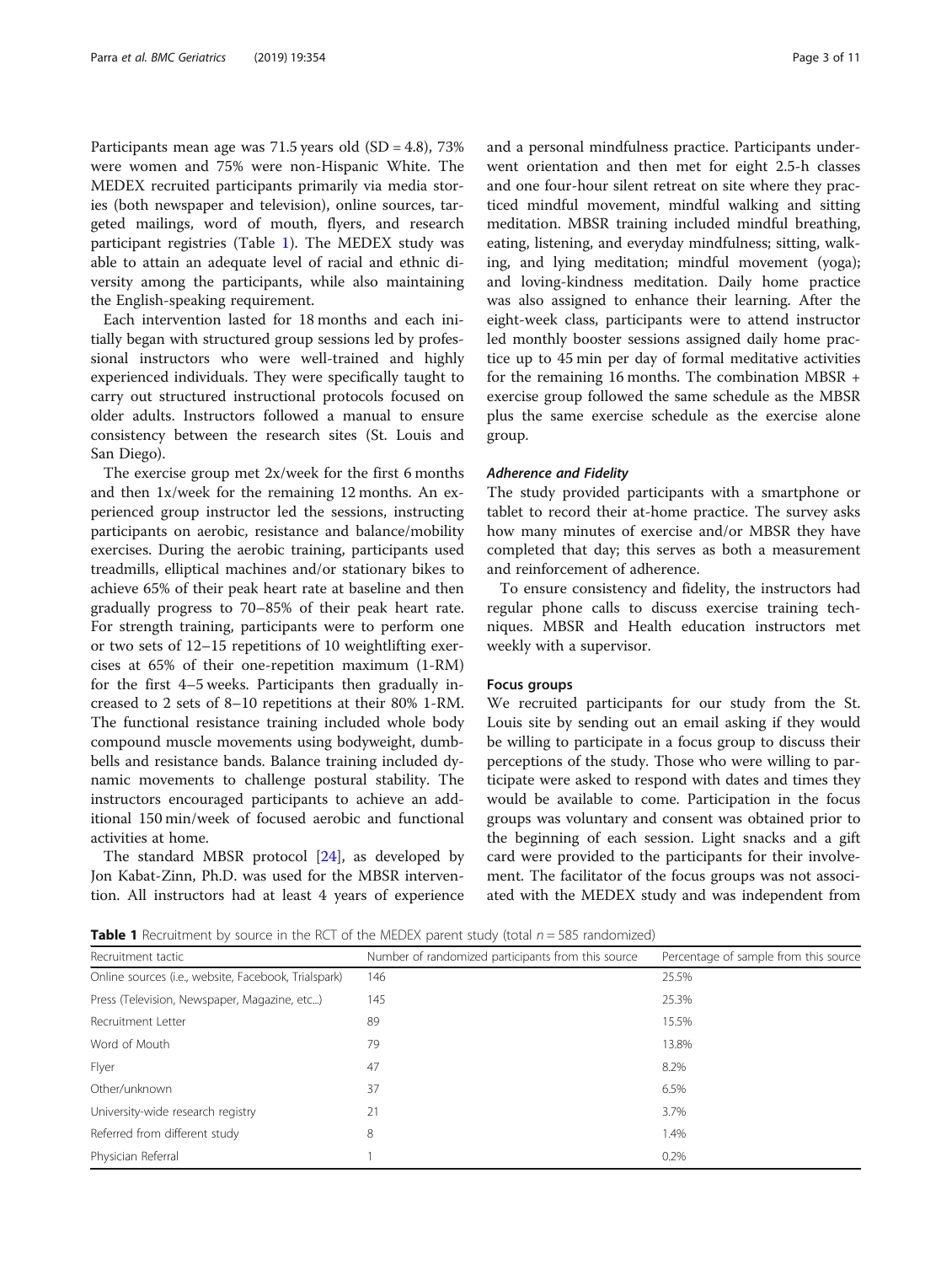the research team; this information was disclosed to participants before beginning the sessions, thus reducing the likelihood of obtaining biased answers. Written notes and video recordings were taken during the sessions. The video recordings were transcribed by a research assistant and checked for accuracy. No names or personal identifiers were kept on the transcripts. The average age was 70.7 years old, with a range of 65.1–81.8 years old. Table 2 includes the male to female ratio. The groups had an uneven distribution of males to females, with the MBSR group having more males and the other groups having more females. Overall, there were more females than males. Regarding race distribution, 75.6% of the participants were White, 19.5% were Black or African American, and 4.9% were more than one race.

Five focus groups, comprised of two Mindfulness groups, two mindfulness and exercise groups, and one exercise only group, were completed during November 2017. This study combined those five groups into 3 groups: Mindfulness, Exercise and MBSR and Exercise. There were 41 total participants with ages ranging from 65 to 85 years old. 29% of the participants  $(n = 12)$  were males and 71% were females  $(n = 29)$ . There were 14 participants from the Mindfulness groups, 19 from the combination MBSR + exercise group, and 8 from the exercise group. A semi-structured interview guide was used during the sessions (Additional file [1](#page-9-0)). Each group session lasted an average of 60 min. Participants were asked questions regarding the benefits of participating in the interventions, barriers and facilitators of participation, and ways to translate these interventions into community settings including self-management, technology delivered interventions, peer coach programs delivered by older adults, open gym alternatives, and supervised and guided programs or other community engagement opportunities.

Data were analyzed using NVivo  $1 \frac{1}{18}$  $1 \frac{1}{18}$  $1 \frac{1}{18}$ . Transcripts from the sessions were imported and coded according to group. Data-driven nodes were created, and transcripts were manually coded using deductive coding that was developed before examining the data. Codes included benefits, barriers, facilitators, maintenance, and community translation. Two independent reviewers coded the data, and discrepancies were discussed and solved until

Table 2 Male:Female ratio

| Group           |    |               |    | Total Number Males Females Male:Female ratio |
|-----------------|----|---------------|----|----------------------------------------------|
| <b>Exercise</b> | 8  | 2             | 6  | 0.33                                         |
| <b>MBSR</b>     | 6  | 4             | 2  |                                              |
| Exercise + MBSR | 10 | $\mathcal{P}$ | 8  | 0.25                                         |
| Exercise + MBSR | 9  | 2             | 7  | 0.29                                         |
| <b>MBSR</b>     | 8  | 2             | 6  | 0.33                                         |
| Total           | 41 | 12            | 29 | 0.41                                         |

a rate of 90% agreement was obtained. If a disagreement still existed, a third reviewer coded the data based on the input from both reviewers. After the descriptive and thematic analysis, representative quotes for each theme and for each group were selected.

We selected 5 main questions and developed themes based on those responses. The main questions included benefits, barriers, facilitators, maintenance and community. The original questions in the interview are listed in Additional file [1](#page-9-0). We took the responses that were directly answering those questions that pertained to those themes. We then analyzed those answers and developed themes based on the responses, and color-coded the themes. Answers could also have two themes if it was relevant for both themes. All of the raw data from the focus groups has been made available as Additional file [2](#page-9-0): The data was then organized into a visual color-coded chart to show the percentage of each theme represented by the answers to the question.

The number of responses varied between the questions and between groups as the interview was nonstructured and informal.

The benefits section includes the themes mental health, physical health and social health. The barriers section includes parking, staff, technology, feedback & frequency, intervention logistics, time management and motivation. Facilitators were broken into the intervention, staff and individual. Maintenance included community settings and individual practice. Finally, Community translation included community centers, parks and other pre-existing programs.

We added the visual graphs as pie charts after each of the main titles: benefits, barriers, facilitators, maintenance and community translation.

#### Results

#### Subject characteristics

A summary of the topics identified by each group according to the theme is provided below.

#### Benefits

Benefits was categorized into mental, physical and social benefits. Participants indicated many benefits of their participation in the mindfulness and exercise interventions, including increased awareness of thoughts, emotions, bodily sensations, and behavior during their daily lives. They also mentioned improvement in physical function and ability to perform activities of daily living. In addition, they placed emphasis on the importance of the trainers to help them correct and improve form from sports-related movements or simply activities of daily life.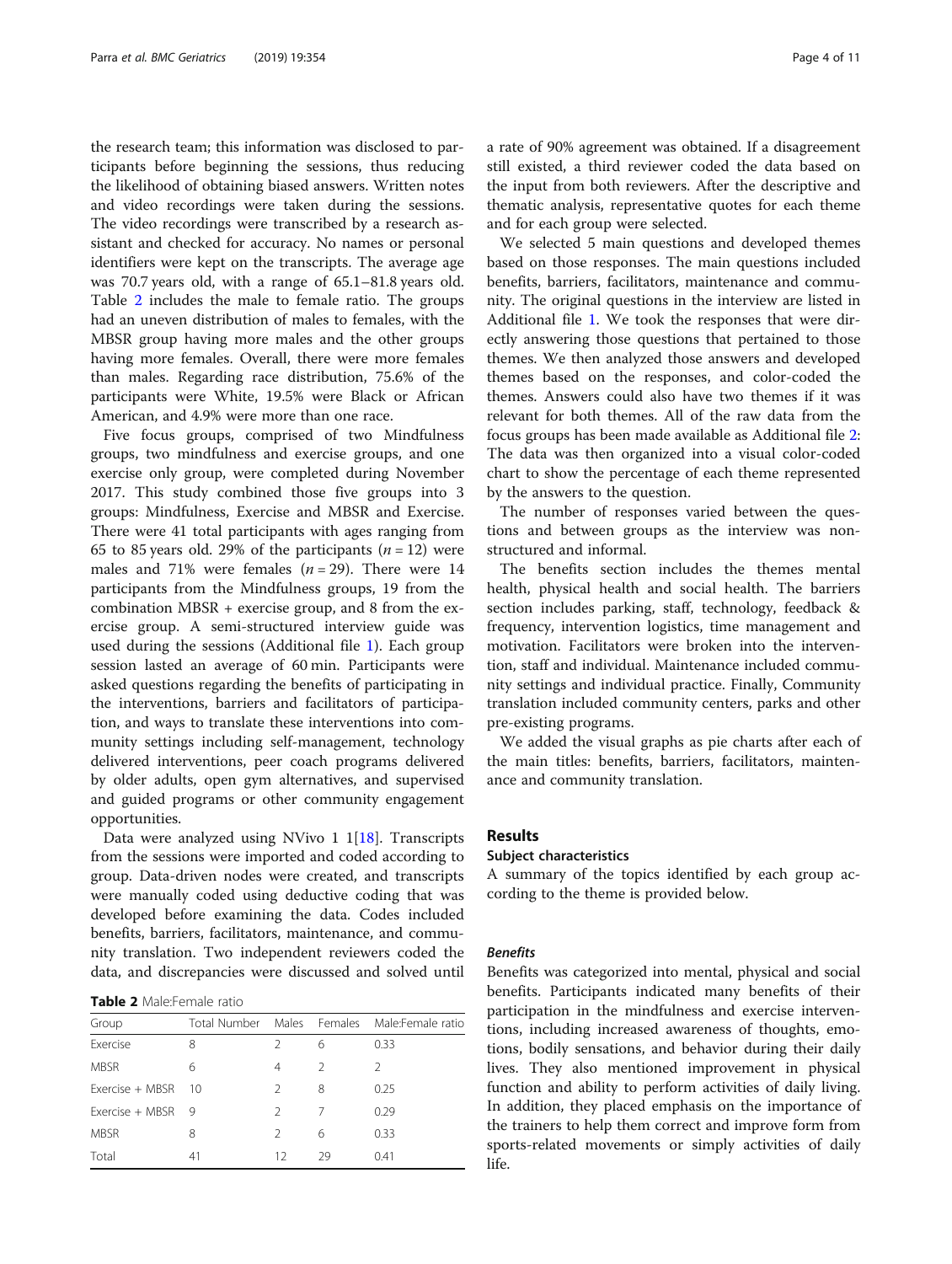Exercise group Older adults perceived their exercise program as beneficial as it increased their mobility and strength. Others reported that learning the proper form was most useful for personal function and carrying out activities of daily living. Some seemed to appreciate feeling their muscles working and learning about their body, even if they were a little sore the following day.

Example quotes:

"I learned that having some exercises are beneficial for mobility. Items that help me get out of the chair, get off the floor, and move around."

"The trainers were very helpful in making small corrections to our form. We have lived in these bodies for a long time. I learned that when I was doing things I was doing something a little wrong that made a difference. All of the sessions were helpful and both trying to correct and optimize our form and to help us to do activities of daily living."

"I think all of us were introduced to new machines and exercise that maybe we have not done before and the next morning you would definitely feel it. It made you aware that those muscles were working. Maybe the soreness was a barrier. I was never that sore, it seemed that they always seemed to get the number right."

Mindfulness group Overall, older adults perceived mindfulness training to benefit their mental and emotional state of mind. Participants reported that the mindfulness training helped them be more aware of the present moment and to be less judgmental toward themselves. Several older adults reported being more relaxed, calm and understanding. Others reported having more discipline, self-encouragement and a greater ability to overcome obstacles. Decreased tension and anger, improved sleep and peace of mind were additional benefits perceived with mindfulness training.

Example quotes:

"More relaxed and being aware of what is around me. Looking at sights and sounds and what is around me…my receptors are working."

"… lessens the tension and stress that I experience. I also like yoga exercise because I feel the benefits."

"I have calmed down a lot; little things do not get to me anymore."

"Very reassuring, I have been feeling terrified about what is going on with me. I thought I had

Alzheimer's, I didn't know what to do. This has made me calm down and realize that there are many more things to focus on in life."

"I am falling asleep so much better, my mind is not wandering anymore."

Mindfulness and exercise group In the mindfulness and exercise group, older adults reported feeling stronger, having better balance, flexibility and more confidence in walking without falling. Some claimed to have more energy and reduced back pain. Furthermore, participants revealed they felt less stress, self-hatred and more patient, self-confident and improved their outlook on life. Both exercise and mindfulness were perceived as beneficial, although, one participant felt that mindfulness was more important to learn.

Example quotes:

"… I think the mindfulness was more important to learn and retain than the exercise part of it because of changes in my outlook and what I am thinking. Physical changes throughout the years have decreased no matter what I do, but my mind can improve."

"I don't hate myself as much as I used to. I just let it go, it doesn't matter… Now I can make a decision faster and I agree with what I am putting down. If you screw up, move on, it's okay, just let it go."

"I think a lot of it is self-confidence. Being confident of walking down the street and not falling down the stairs, or street. It is because I have made myself more aware of myself."

#### Social benefits

Exercise group Participants in the exercise only group felt that going to an exercise class was a valuable time to make new friends and form a community.

Example quotes:

"It is a social group, and the staff that helped make it a true community."

"I think is just the friendships and relationships formed would be my primary benefit."

Mindfulness group The participants in the mindfulness training group perceived several social benefits including improved marriage relationships and being more connected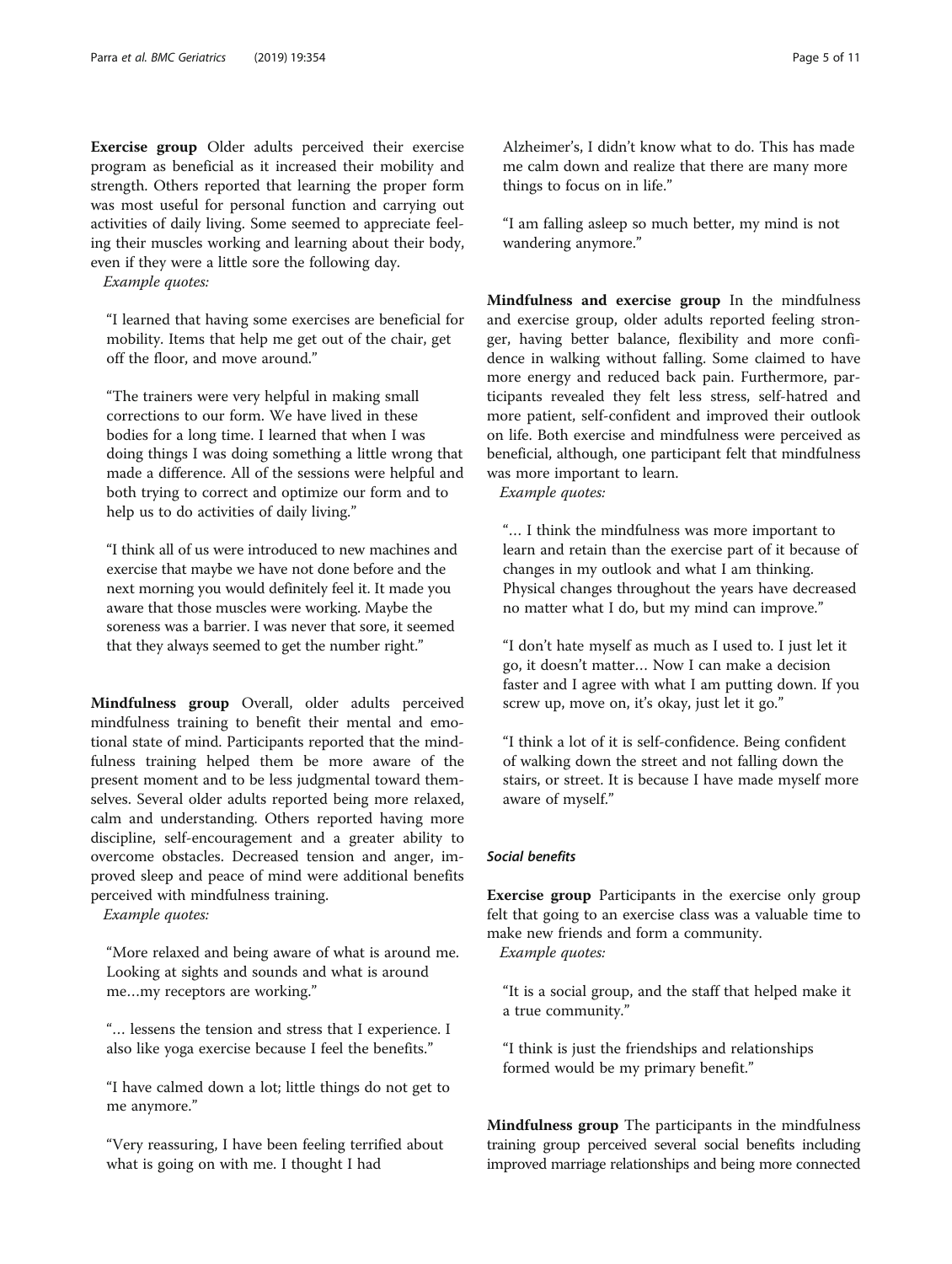with people in their group. As mentioned previously, participants reported feeling less anger, tension and frustration, which would translate into better relationships.

Example quotes:

"…significant change in my marriage relationship mainly from being aware of tension points and having alternatives ways to deal with such."

Mindfulness and exercise group The participants in the Mindfulness and Exercise group felt that their experience resulted in new relationships and enjoyed hanging out with members in the group. Furthermore, the group aspect helped keep individuals accountable. Some also had more self-confidence in their ability to walk without falling. They also reported enjoying the sense of community they formed with their group. Interestingly, several older adults who were retired reported missing the stress and structure of their jobs, and this opportunity of mindfulness and exercise training provided some of that needed structure.

Example quotes:

"I think the social part is huge, hanging out with people who are doing the same thing as you. Everyone needs acceptance and inclusion..."

"It has helped my family too… I have been able to be more in touch with my mind and feeling my body. I have an increased sense of awareness in the community. I can run a little bit, and because I also have awareness of my body in space…I am so much more in the now, less in planning and focusing on everything else."

Figure 1 depicts the visual comparison of the different benefits among groups. The MBSR group primarily

experienced mental benefits, whereas the exercise group experienced mostly physical and social benefits. The combination group (exercise + MBSR) experienced a fairly equal distribution between the three benefits.

#### **Barriers**

Barriers for participation in the interventions were explored. Intervention barriers included staff, intervention logistics (e.g. false expectations, wishing to be a part of a different group, miscommunication), time management, feedback and frequency, parking and motivation. Several participants found it hard to practice mindfulness in their daily life due to prior commitments and scheduling conflicts in spite of being retired.

Exercise group For the exercise group, participants felt that keeping up with the functional training at home was challenging because there was no feedback or structure. A few participants also mentioned it would have been beneficial to have more education on the exercises they were doing and why they were doing them. Some others mentioned that there was a lack of feedback from the trainers.

Example quotes:

"I have a very busy life, so trying to actually follow through and make time to practice what I agreed to participate to."

"I didn't realize how busy I was until I started to do this program."

Mindfulness group Several participants in the Mindfulness group stated they were already very busy and that it was difficult to follow through. Others mentioned

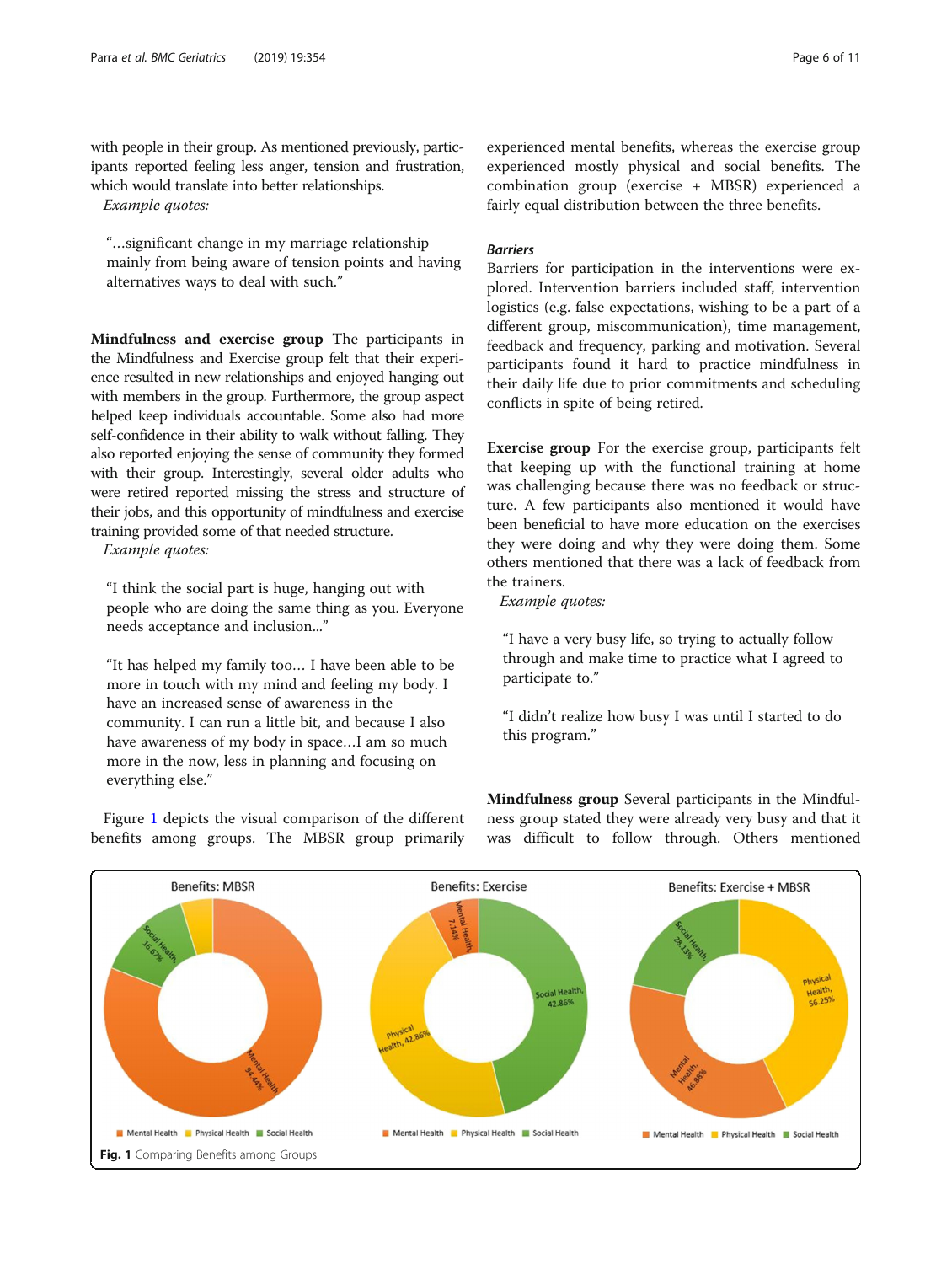interruptions at home were barriers in continuing the practice on their own.

Example quotes:

"I tried to do 45 minutes a day [of home practice], which I thought was not very much. But oh my gosh, that is a huge amount of time…"

Mindfulness and exercise group There were mixed feelings of barriers in the mindfulness and exercise group. Some participants stated they were very busy and the training was too much of a time commitment. Others mentioned that they wanted more sessions for motivation and to keep them accountable. Some perceived the activities of mindfulness as being too individual (not group oriented or promoting social interaction), while others used the time as a social event. Barriers of time commitment is very personal and varies depending on the individual's state in life.

Example quotes:

"I am still working, so coming 3 times a week was a real challenge. I missed the mindfulness going back to once a month [in the maintenance phase]."

Figure 2 shows the comparison of barriers across the groups, which includes staff, intervention logistics, feedback frequency, time management, parking and motivation. The primary barrier for the MBSR group was intervention logistics, which was mostly due to miscommunication, not receiving the medical results and desiring to be a part of the other group. The exercise group's primary barriers include staff, as well as feedback and frequency of the sessions. The combination group (exercise + MBSR) had a balanced distribution of barriers, which includes parking, intervention logistics, time management and motivation.

Facilitators of the participation in the different intervention groups included the following categories, "intervention (e.g. stipends, accommodations), staff, and individual facilitators (e.g. personal benefits, goals)".

Exercise group Participants in the exercise group stated how much the support, encouragement and feedback from the trainers was important for their motivation and learning how to listen to their body. Others reported that the benefits of exercise, such as decreased blood pressure, improved energy and feeling stronger motivated them to exercise.

Example quotes:

"The trainers, the support, they were really helpful."

"It was encouraging to see the results, I am stronger, and I felt better."

Mindfulness group The Mindfulness group stated that their relationship with each other and the staff. The participants highlighted how the staff facilitated their motivation for participating.

Example quote:

"I had a good relationship with a lot of them. They made it easier to come."

Mindfulness and exercise group The mindfulness and exercise group also reported the importance of staff influencing their motivation. The staff helped keep them accountable and positive reinforcement motivated individuals to do the training.



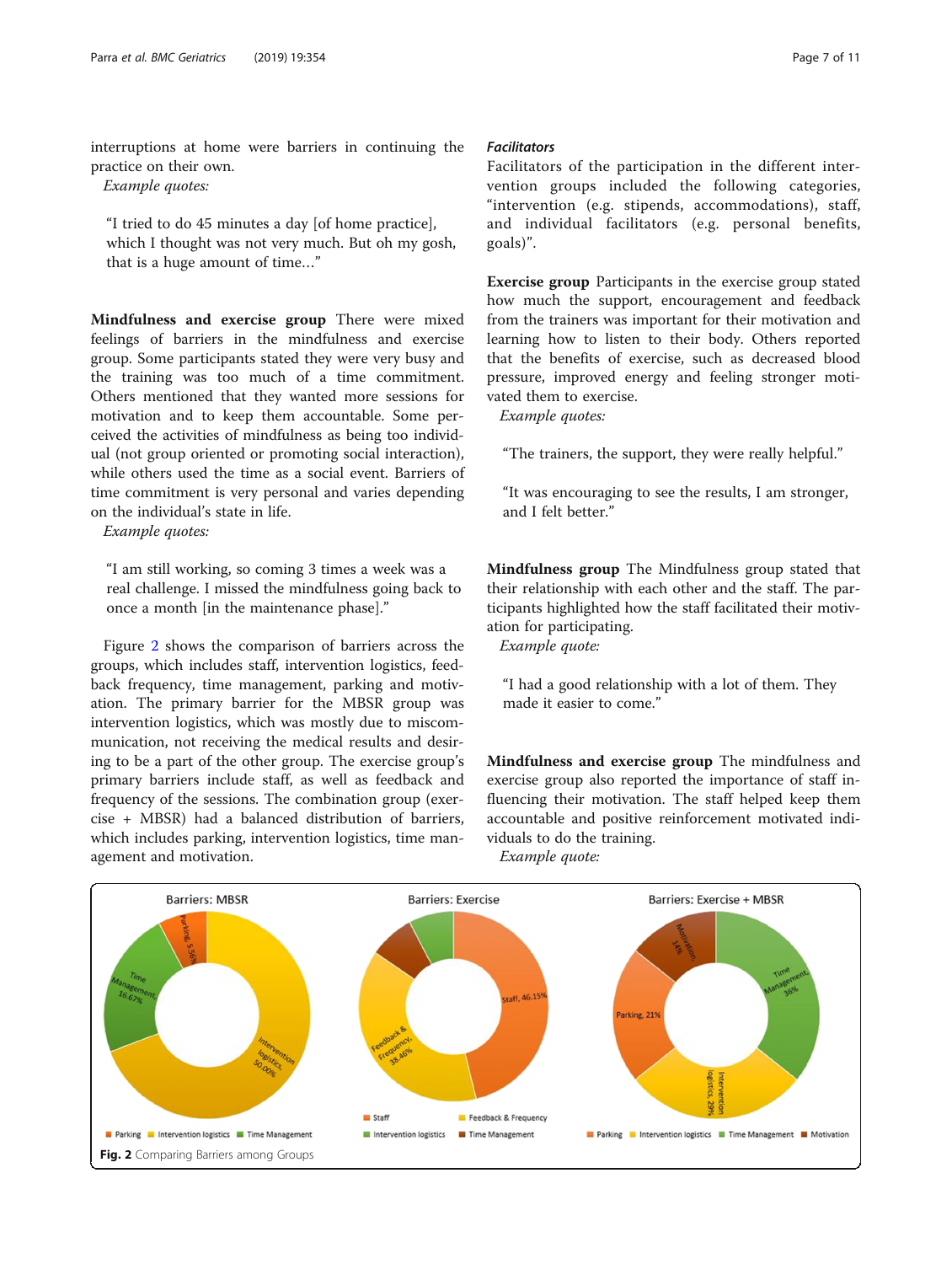"The positive reinforcement was amazing. There was never too much, it felt nice to be congratulated and honored. "

Figure 3 compares the facilitators among the 3 groups. The staff was the primary facilitator in the MBSR group, the individual for the exercise group and the intervention for the combination group (exercise and MBSR).

#### Maintenance

We asked participants about strategies that they could use to stay engaged and motivated to continue the practices learned during the study. Two subthemes were identified including "community settings" and "individual practice" which included motivation and strategies.

Below are selected quotes that relate to facilitators from the individual practice and the community settings. All of the participants except one said that they would be willing to extend their participation in the program. The participant who declined mentioned time constraints as the limitation.

Exercise group The Exercise group related that feedback and positive reinforcement would be an important component in their maintenance. The majority of respondents were enthusiastic and motivated to continue with their exercises and all participants were willing to participate in them for the long term.

Example quote:

"I think the feedback portion would be critical or incentive or reward when turning in the weekly exercises."

Mindfulness group In the Mindfulness group, participants stated their perceived benefits motivates them to maintain their exercises. Others stated they would change the meditations every once in a while, so they would not get bored. One individual mentioned keeping the routine of doing yoga at the same time to help with maintenance.

#### Example quotes:

"I will continue to mediate because it helps me and I see the benefits in it. This study has given me tools to continue to practice for the rest of my life."

"The thing that keeps me motivated is the mindful movement in the morning because it loosens up my joints, which is a motivation right there. I have my watch set to do a body scan, and hopefully do it every day. I feel better, I don't think I need an external motivation."

"I do the yoga and meditation at the same time every day, so it has become part of my routine in my daily schedule."

Exercise and mindfulness group Several participants stated they would continue to do their exercises, and mentioned the importance of goal setting and making the goals personal as a way to ensure they continue with their exercises. Another person mentioned making goals relevant to everyday life was a useful tool to ensure maintenance. Example quotes:

"If the goals become personal, there is a reason to continue the exercise."

"I am far more religious going to the gym and getting my exercises done since this study has ended."

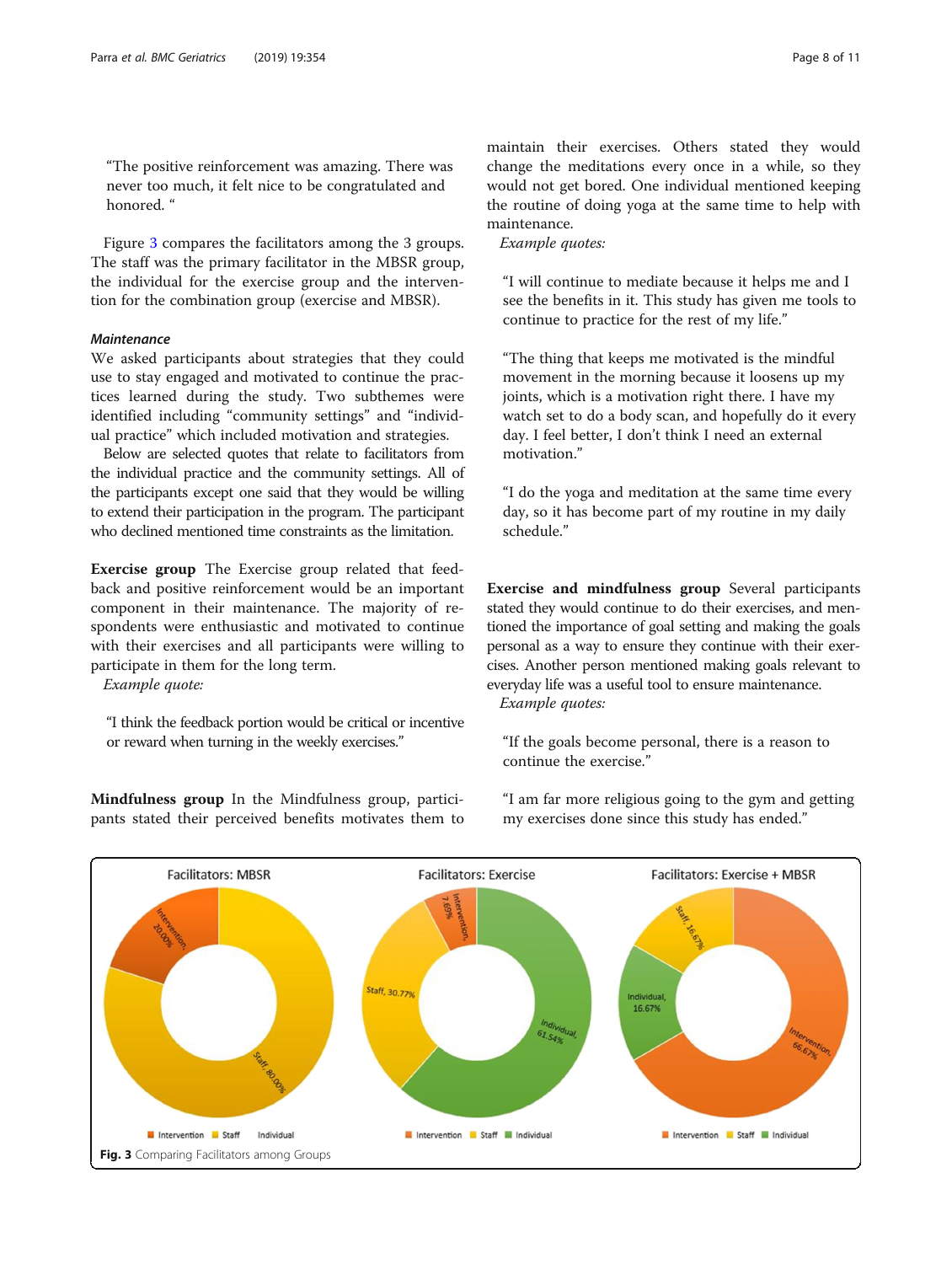"The thing that keeps me motivated is the mindful movement in the morning because it loosens up my joints, which is a motivation right there. I have my watch set to do a body scan, and hopefully do it every day. I feel better, I don't think I need an external motivation."

#### Community translation

Exercise group Programs for the elderly are already in place, for example, one of the participants stated they might continue with the silver sneakers program, a free fitness program for older adults.

Example quotes:

"The silver sneakers-once you have it you do not have to pay for it over and over again."

"There are free dance programs some days of the week, and different things to do throughout the community that are exercise related."

"We would be able to go outside and walk around all of the parks here."

Mindfulness group Most of the participants wanted to see this intervention in the community. A few options participants suggested were offering classes at libraries, community colleges, Silver Sneakers or OASIS international. Some others were hesitant in continuing mindfulness training with strangers.

Example quotes:

"Community centers and libraries would be good."

"OASIS international, they do a lot of health and education training."

Exercise and mindfulness group The Exercise and Mindfulness Group expressed interest in having these interventions brought to the community. Some suggested having the city provide a program for the community or corporations implement this for their employees. Another person thought it should include people of all ages and not just seniors.

Example quotes:

"I would like to see corporations do it with their employees."

"We are only focusing on seniors, but I think it could be dispersed throughout many different age groups."

"On Saturdays during the summer, Tower Grove [a city park] has yoga there. I was wondering if the city could offer something like this throughout."

#### **Discussion**

This study indicated how older adults perceived mindfulness and exercise to be helpful in improving their mental, physical and social health. This is important for understanding how older adults might make positive behavior changes – mental, physical, and social – relatively late in life, and then maintain them over the long term.

Responses revealed that the benefits of exercise included enhanced mobility and stronger muscles. Participants stated that the primary benefits of mindfulness included reduced stress, better sleep, and positive changes in their perspective on life, improved relationships and a greater connection with the community. These results are consistent with the findings of Satter Moss et al.  $[20]$  $[20]$  and Franco et al.  $[12]$ , who also used qualitative methods to investigate the effects of mindfulness and exercise. Our results are also consistent with Szanton et al. [[26\]](#page-10-0) who investigated MBSR only. To our knowledge, this is the first study to include perspectives from older adults who initiated and then maintained practice in mindfulness, exercise, and their combination. Overall, our findings suggest that the potential benefits of mindfulness training may encompass a broader range of domains than the benefits of exercise, including positive effects on family and social and marital functioning.

Time commitment was the most prominent barrier, as many participants stated that they are very busy despite being retired. Other barriers included interruptions at home and frequent travelling. Franco et al .[[12\]](#page-10-0) conducted a systematic review and found that older adults resist exercise due to competing priorities, social awkwardness and physical limitations. Another barrier to exercise commonly seen in older adults is fear of hurting oneself or falling [\[7](#page-10-0)] and one of the individuals interviewed revealed that they felt more confident after the training to walk on streets and not fear falling.

Another clear factor to emerge from the focus groups was the importance of facilitators in helping older adults maintain an exercise and meditation routine. In this study, facilitators for the participants included the exercise trainers and mindfulness instructors, who motivated participants by showing their care and concern for their well-being. Several factors could have contributed to this finding; first, the instructors were well-trained and highly experienced individuals. Second, they were specifically taught to carry out structured instructional protocols focused on older adults. This finding highlights the fact that these benefits may not be gained if classes are peer-led versus structured and professionally guided.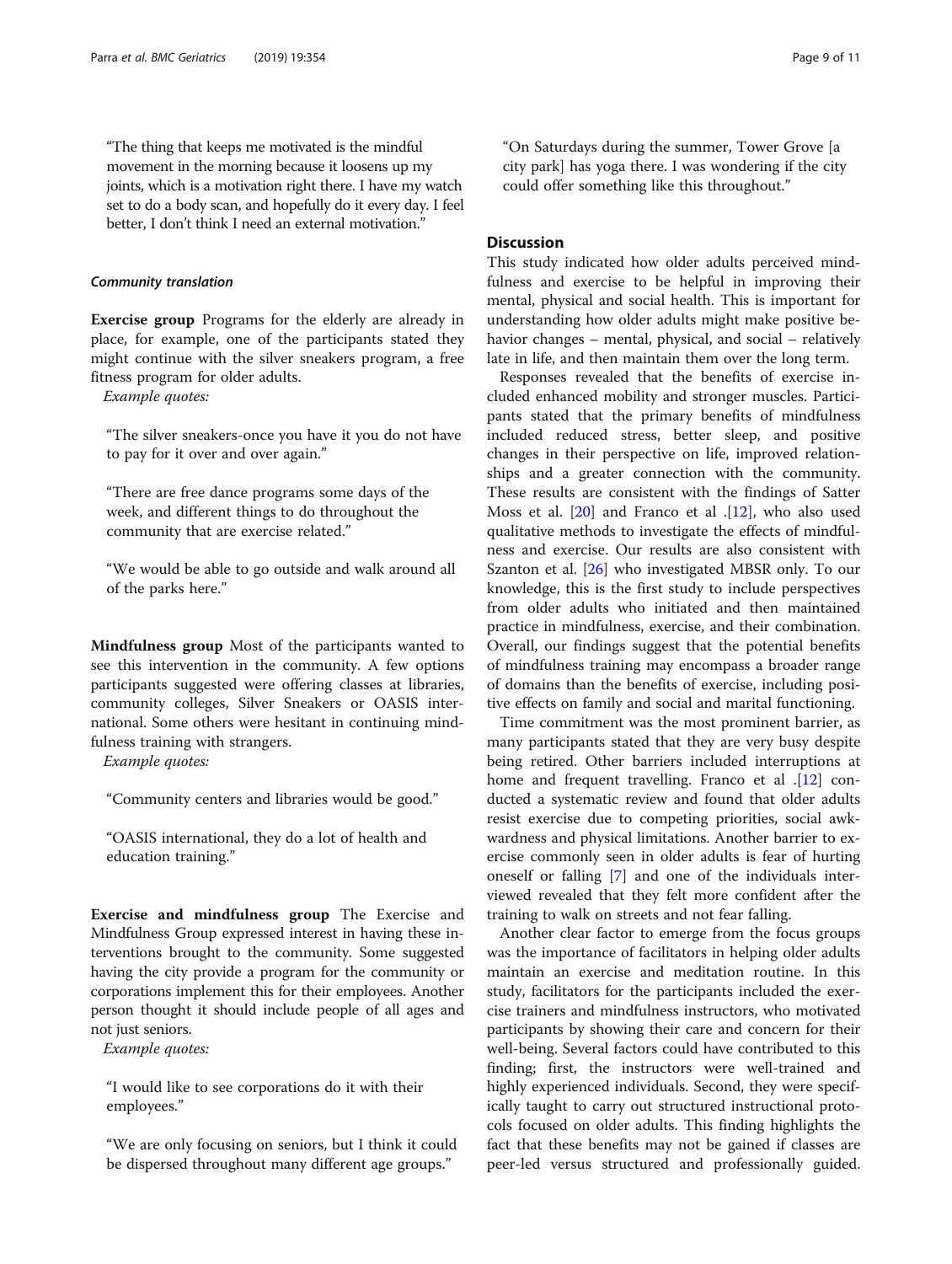<span id="page-9-0"></span>The participants also stated how much they appreciated the trainers showing them new skills and how to exercise properly. Other studies have also highlighted the importance of having trainers and positive reinforcements for exercise motivation and adherence [[5,](#page-10-0) [10](#page-10-0)]. Furthermore, several participants mentioned how they enjoyed the social aspect of the exercise groups. The social interaction and special supervision are important facilitators in helping older adults adopt and maintain exercise routines [\[10,](#page-10-0) [12\]](#page-10-0). Individual facilitators included aspects such as having a dog, telling friends to make them accountable, or marking it on their calendar.

Maintaining exercise or mindfulness practice is essential for continuing their benefits over the long term. Many of the participants also concluded that the results of mindfulness and or exercise motivate them to continue using the techniques and exercises they were taught in the study. In the exercise group specifically, positive reinforcement and encouragement from the trainers motivated them to continue with their physical activity. The participants also wanted to see these interventions offered at the community level. Some suggested to use community centers, pre-existing programs such as OASIS or Silver Sneakers, or to offer it as continuing education. OASIS international in St. Louis, is a program for older adults that gives them opportunities to continue learning, volunteer, and improve health through activity. Silver Sneakers is a free fitness program for older adults to help encourage physical activity. One older adult suggested that the community should offer such interventions to all ages starting early in life. Other potential sites mentioned by the participants included churches, parks and libraries.

The major limitation of the current study is the fact that participation in the focus groups was voluntary, which could have resulted in selection bias. The older adults who chose to attend the focus groups may have been the most engaged and involved with the interventions. Nonetheless, this study confirms that older adults themselves find mindfulness and exercise to be helpful interventions. Another limitation to this study pertains to the responses form the individuals who said time commitment was a major barrier despite being retired. This implies that they were already social individuals. It would be important to know the effects of this intervention on individuals who do not have many social outlets in life.

#### Conclusions

In summary, we showed older adults' positive perceptions of mindfulness and physical training on the aging mind. Most participants reported mental, physical, and social improvements as a result of their intervention. This study is unique in that most investigations of MBSR and exercise in older adults do not collect qualitative data, and to date none have collected such data from a sample of individuals who have participated in both interventions, separately and combined, to compare perceptions across interventions.

#### Supplementary information

Supplementary information accompanies this paper at [https://doi.org/10.](https://doi.org/10.1186/s12877-019-1375-9) [1186/s12877-019-1375-9.](https://doi.org/10.1186/s12877-019-1375-9)

Additional file 1. Non-structured Interview Guide. Non-structured interview guide used for the focus groups. 1. What were some of the benefits that you encounter while participating in the intervention? 2. What were some of the barriers that you encounter while participating in the intervention? 3. What were some of the facilitators that you encounter while participating in the intervention? 4. What are some of the recommendations for improvement in the intervention? 5. How to achieve higher engagement in the intervention? 6. What are some recommendations and personal strategies for maintenance of the practices learned during the intervention? 7. How could you continue the practices learned during this intervention (i.e. exercise, mindfulness) for the long-term? E.g. for the next 5+ years? 8. What is the feasibility of translating mindfulness and exercise interventions into community settings and how would this look like? Examples include: Self-management, technology delivered interventions, peer coach programs delivered by older adults, open gym alternatives such as fitness zones in public parks, and supervised and guided programs and other community engagement opportunities such as the Y and OASIS

Additional file 2. Raw data from the focus groups classified by groups.

#### Abbreviations

1-RM: One Repetition Maximum; MBSR: Mindfulness Based Stress Reduction; Min: Minutes; RCT: Randomized Control Trial

#### Acknowledgements

The authors wish to thank all of the participants from the MEDEX study who contributed their perspectives to this study, as well as the MEDEX staff and research team. Special thanks to Michelle Voegtle from the MEDEX study who provided support with recruitment, scheduling, recording and organization of the focus groups. Special thanks to Kallie Hart, research assistant, from Washington University Program in Physical Therapy, who completed the transcripts of the focus groups.

#### Authors' contributions

DCP designed the study along with EL, DCP collected and analyzed the data and lead the writing of the manuscript. JLW contributed to the writing of the manuscript, AVZ contributed to the writing of the manuscript and data analysis, RCB contributed to the writing of the manuscript, JA helped with data analysis and writing of the manuscript, EL designed the study and contributed to the writing of the manuscript. All authors approved and agreed with the final version of the manuscript.

#### Funding

This study was funded through the grant R01 AG049369 "Remediating Age Related Cognitive Decline: Mindfulness-Based Stress Reduction and Exercise" (IRB # 201410093) and Cooperative Agreement number U48DP006395 from the Centers for Disease Control and Prevention. Parra is funded through research funds from the Program in Physical Therapy at Washington University in St. Louis School of Medicine. The funding bodies played no role in the design of the study and collection, analysis, and interpretation of data and in writing the manuscript.

#### Availability of data and materials

The datasets used and/or analyzed during the current study are available from the corresponding author on reasonable request.